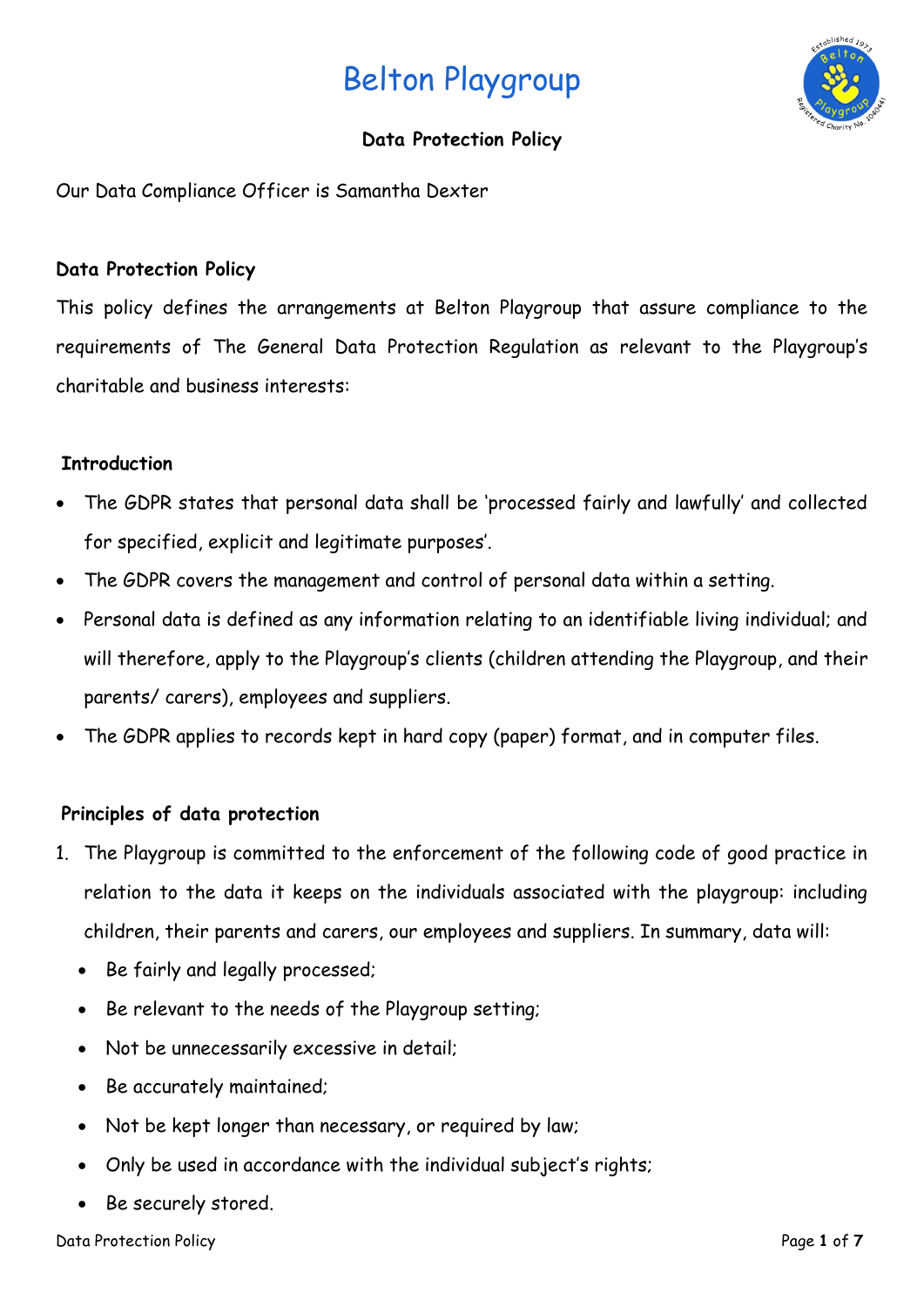# **Policy details**

- 1. The Playgroup will require written consent from the child's parents/ guardian/ carer, for personal data to be collected and processed. In this respect it will be taken that consent is implied through the following:
	- Clients by the parent/carer who signs the registration forms, acceptance forms and appropriate consent forms as a 'contract for Playgroup care' for their child/ children.
	- Employees by completing the job application form and contract at onset of employment, and where the employee has not registered an objection to their data being used.
- 2. All individuals, parents, carers and employees have the right of access to paper and computerised records when concerning their personal data unless there is a legal and legitimate reason why it may not be accessed.
- 3. Where it is deemed necessary to divulge to a third party this will only be done with the express permission of the individual subject unless there is a legal and legitimate reason why it may be shared without consent.
- 4. Personal data and records will be maintained under appropriate conditions of security to prevent any unauthorised or accidental disclosure. Records can be hard copy (paper) format and computer files.
- 5. Where photos are shared by parents by email or Facebook once the photos have been printed they will be deleted from the computer.
- 6. Photos that have been taken during the Playgroup session are stored in an encrypted file on the laptop and printed for the children's learning journeys and then deleted.
- 7. Learning Journeys are stored in a locked cabinet.

## **Attention is paid to the following aspects of the record storage:**

1. Hard copy file: all staff have access to the children's individual records which are stored in a locked cabinet.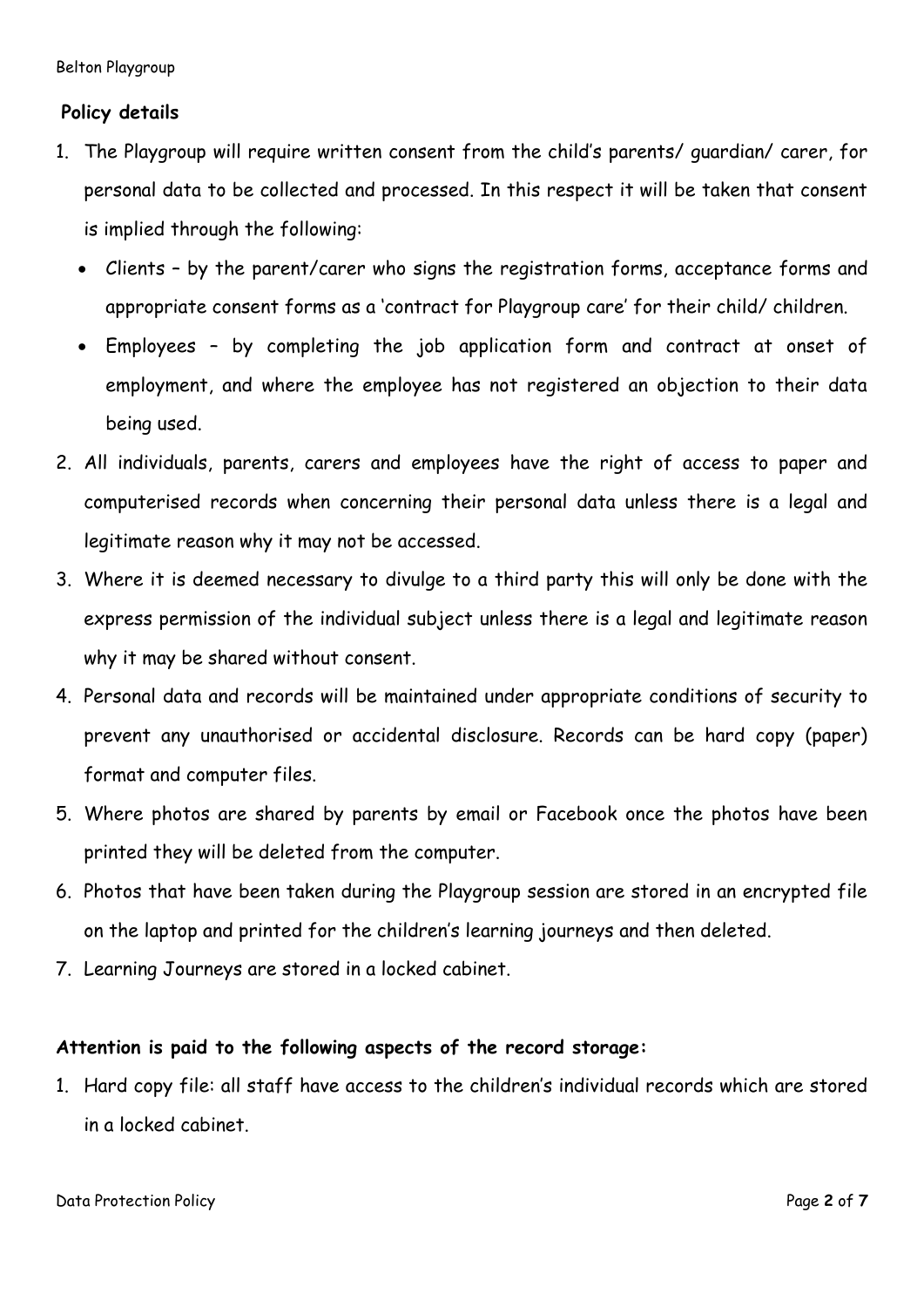2. Computer file: the manager and deputy manager have access to the encrypted Playgroup files in the Playgroup laptop, but the manager has sole access to sensitive data. The backup hard drive is stored in the locked cabinet.

When personal data is being processed, staff will take reasonable precautions to prevent sighting of data by unauthorised persons:

- Personal record files are locked away when are not in use.
- The laptop is left on a screen saver (which would then need a password to access) when not in use.

#### **Secure management of data**

This summarises the arrangements in place at Playgroup that ensures the correct handling, use, storage and disposal of disclosure information provided by the DBS Disclosure Service.

1. As part of the staff recruitment process it is a critical requirement to obtain disclosure information from the DBS for each applicant for who a job offer will be made.

This has two key objectives:

- To assess the overall suitability of the applicant to work with the children, as reflected by the disclosure information provided
- To ensure that any applicant that has a criminal record is treated fairly, as appropriate to the nature of the criminal conviction identified.
- 2. Disclosure information will not be retained on site, but the number and date of issue will be kept in the individual staff file.
- 3. Disclosure information will only be used for the specific purpose for which it was requested and for which the job holders/applicants' full consent has been given.
- 4. Copying of disclosure information is not permitted under any circumstances.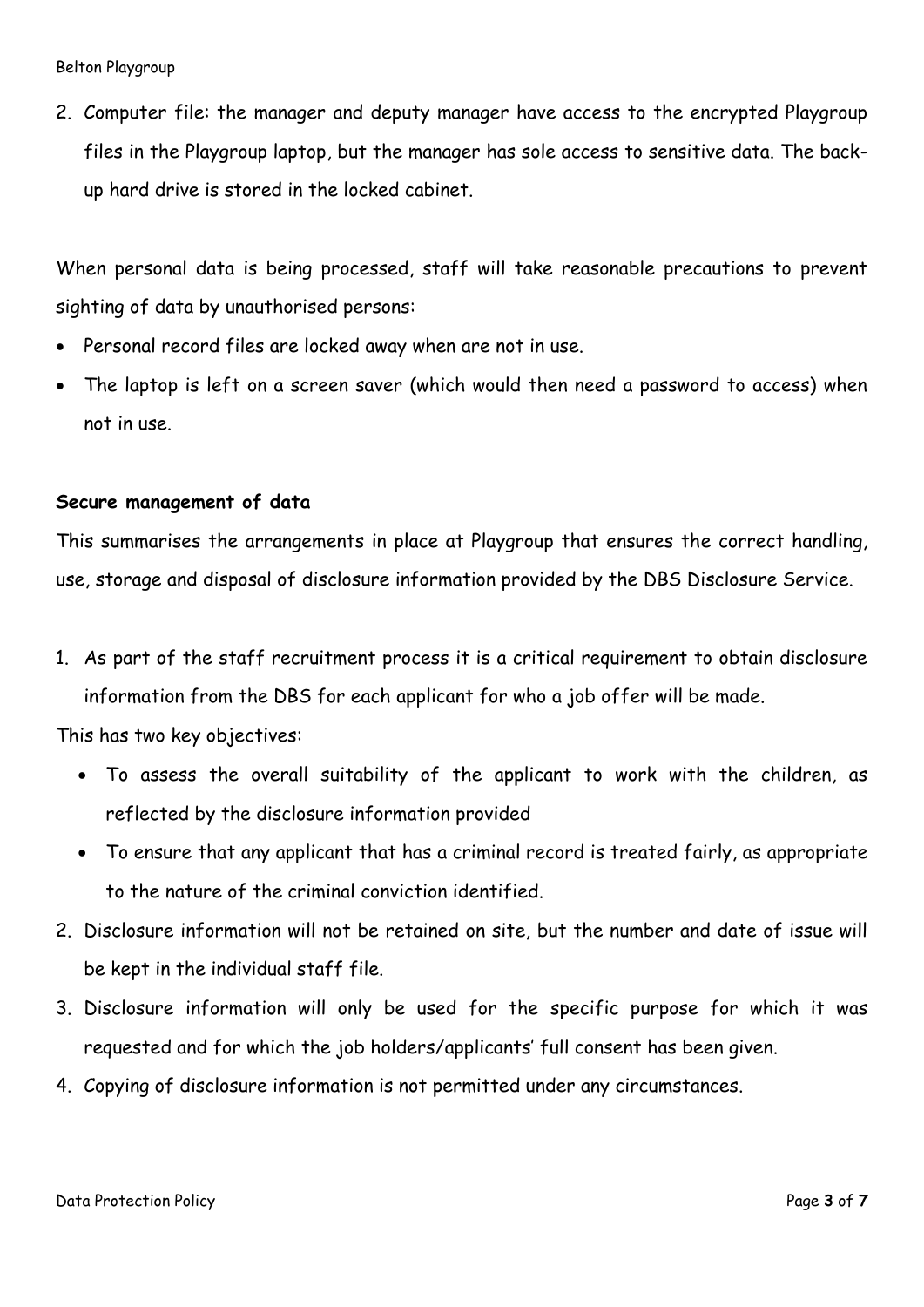## **Working from home**

- 1. Explicit permission from parents will be obtained before a child's learning journey is taken from the setting.
- 2. The staff will only take the learning journeys home to update and will return immediately, they will not take the learning journeys in their cars to anywhere other than home.
- 3. Staff will be aware of data protection when completing the learning journeys putting them away when not working on them or if visitors call.
- 4. The manager, when working on the laptop will ensure it is on protected screen saver when not in use and any printed documents are put straight into the laptop bag which is kept in a cupboard.
- 5. The second back up hard drive which is kept at the manager's home is locked away.

#### **Control of Records**

This summarises the systems and arrangements in place at Playgroup to control personal records and personal files in line with the requirements for OFSTED registration and the GDPR.

- 1. Each set of records will be maintained in a secure location within the Playgroup and in such a manner to prevent spoilage or deterioration.
- 2. Obsolete records will be processed as follows:
	- When archived, records will be labelled with the expiry date in line with appropriate and current legislation / regulations that govern the keeping of records and after that date, they will be shredded.
	- Disposal by shredding will require authorisation by the Playgroup manager.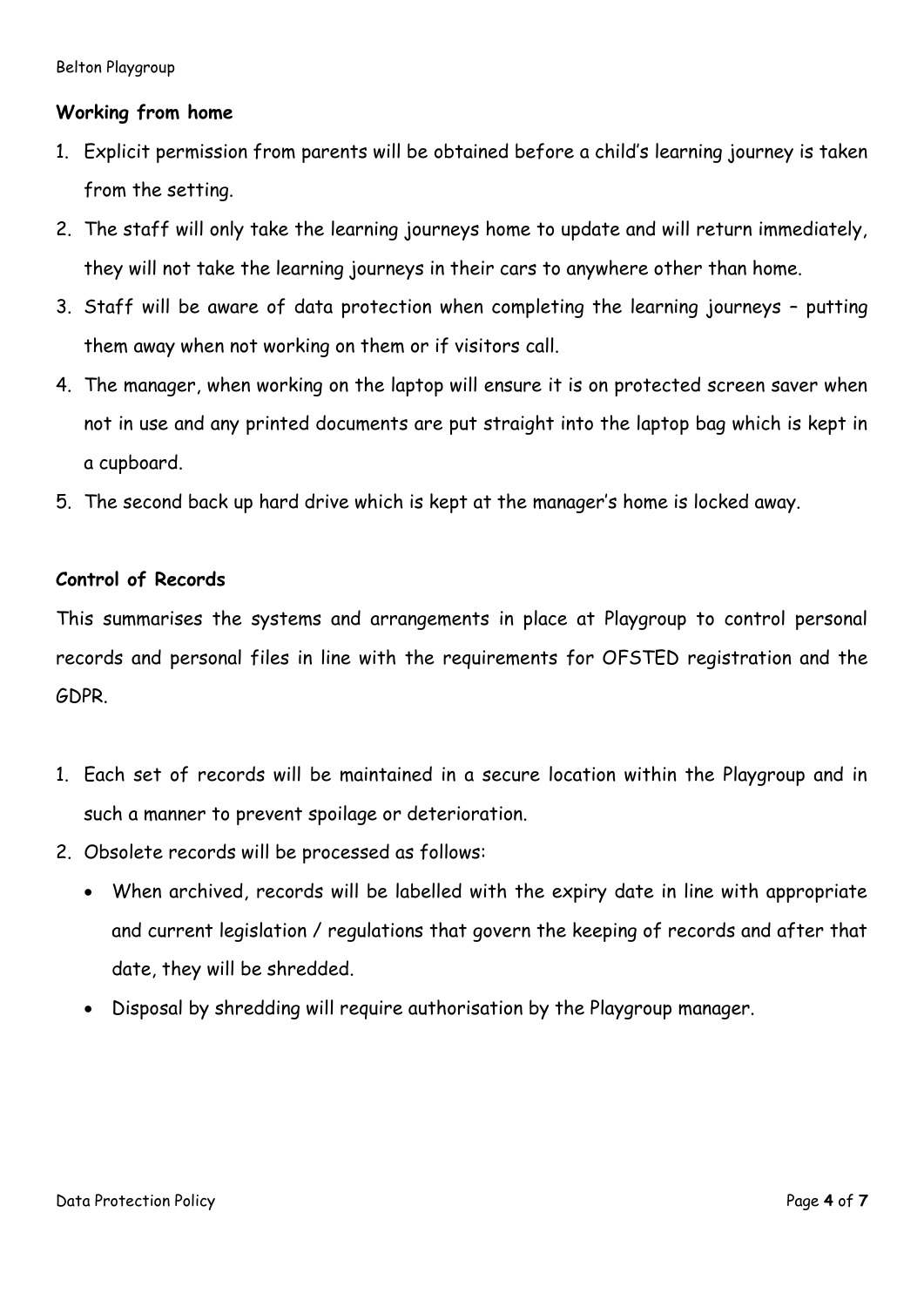# **Information Sharing**

This defines what is meant by information sharing, providing an understanding of the relationships between confidentiality and the requirement to share information.

- 1. Information sharing is essential to enable early intervention. Such interventions help children who need additional services to achieve positive outcomes.
- 2. It is vital to safeguarding and promoting the welfare of the children.
- 3. Staff should explain, openly and honestly, what, how and why any information will be shared and seek consent from the person with parental responsibility. The only exception to this is if sharing information would put the child at increased risk of significant harm
- 4. Staff should ensure that any information shared is:
	- Accurate and up to date
	- Necessary for the purpose for which it is being shared
	- Shared only with people who need to see it
	- Shared securely.

## **When sharing information without consent:**

- 1. Staff must always consider the safety and welfare of the children when making decisions on whether to share information about them.
- 2. Staff should, where possible, respect the wishes of the children and family who do not consent to share confidential information. However, information may still be shared if, in their judgement on the facts of the case, there is sufficient need to override that lack of consent.
- 3. Always seek advice when in doubt from LA Improvement advisers, Ofsted or the ICO depending on the situation.
- 4. If confidentiality is to be broken, the staff should share the information in line with Playgroup procedures. The decision to release information should be recorded as follows:
	- What information was provided, when and to whom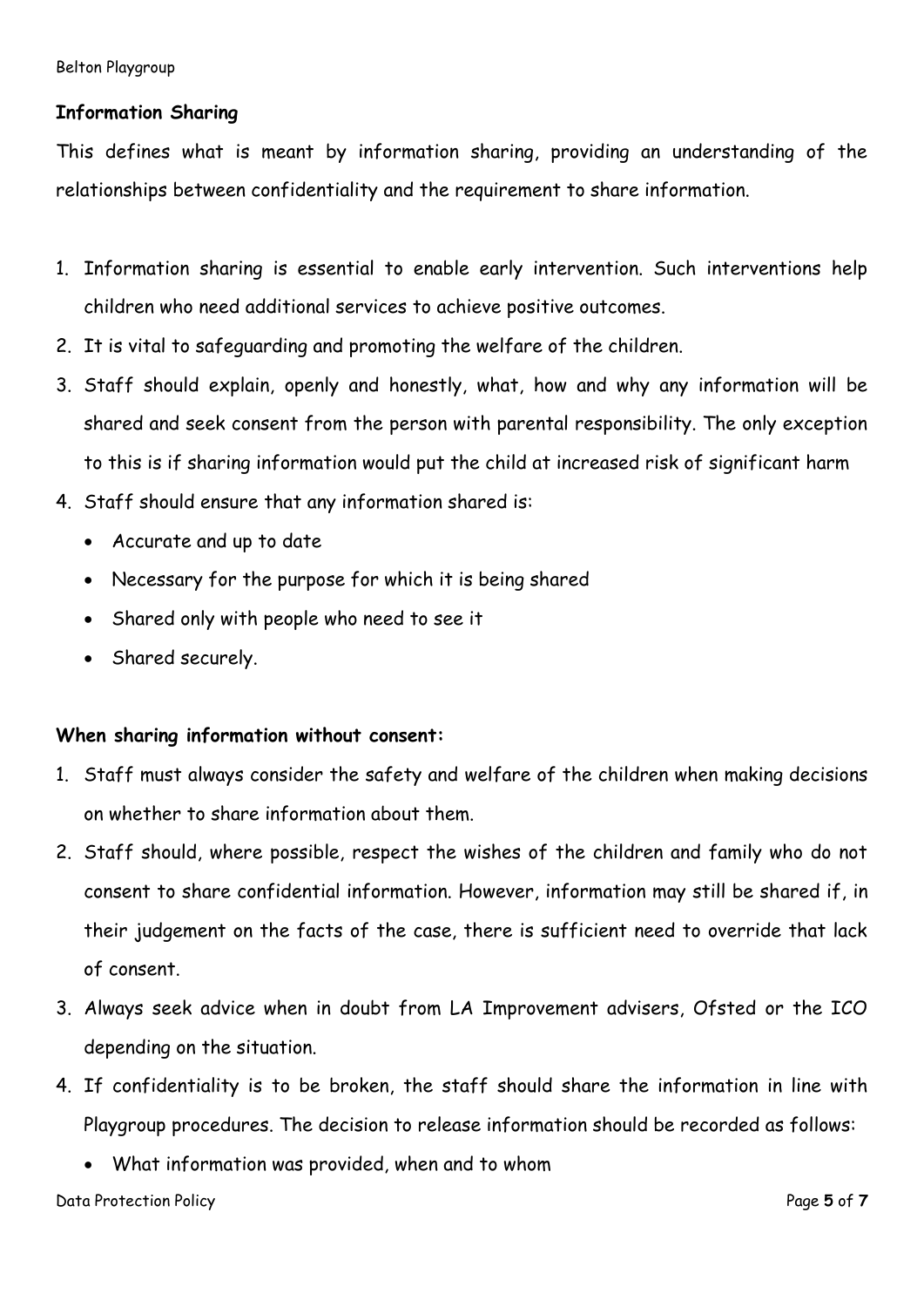- The reasons why it was shared
- Evidence that a thorough risk assessment was undertaken
- Who authorised the disclosure of the record?

#### **How this impacts on confidentiality:**

- 1. All staff who have access to information about the children have a duty to preserve everyone's right to confidentiality.
- 2. Consent will need to be given before any information can be shared.
- 3. If information is disclosed which indicates that the child is at serious risk of harm, then confidentiality cannot be followed as safeguarding procedures must take precedence.

## **Breach of Data:**

If there has been a breach of data, the Playgroup manager will:

- 1. Contact all individuals whose data has been breached and ensure them that procedures have been put into place to make sure it doesn't happen again
- 2. Contact the ICO within 72 hours of the incident (if the breach is thought to be of significant harm to individuals)
- 3. Investigate the breach thoroughly and record evidence on what steps have been taken to avoid this happening in the future

**Clients, who have concerns about the data storage, sharing or believe there has been a breach of data can contact the Information Commissioner's Office at <https://ico.org.uk/global/contact-us/>**

**Please also see our Confidentiality Policy, Safeguarding Policy and Social Networking Policy.**